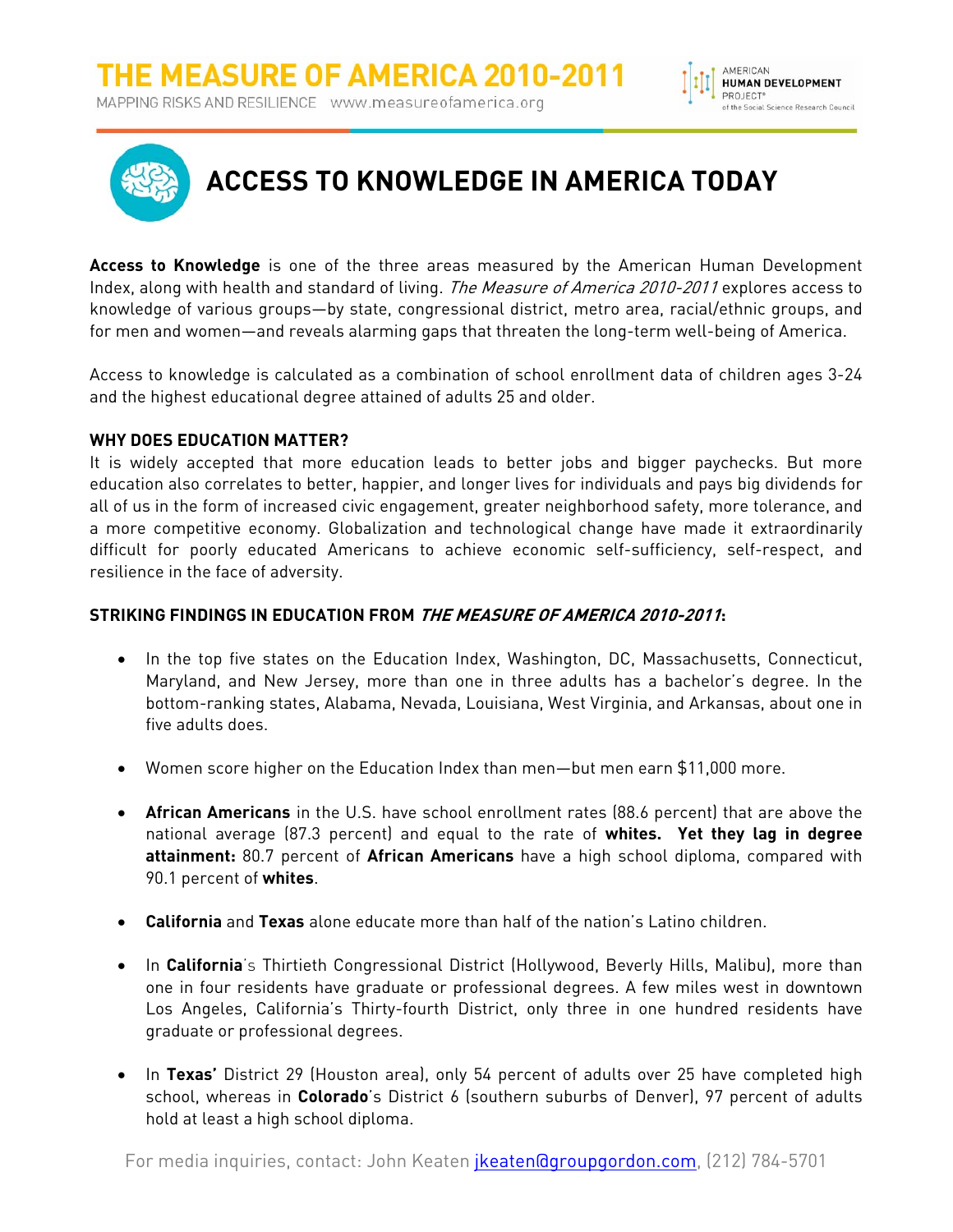- In **New Jersey**, nearly 70 percent of 3 and 4 year olds are enrolled in preschool; in **Nevada**, fewer than 30 percent are.
- More than a quarter of high school freshmen today do not graduate in four years.
- Spending matters. The top five states in the American Human Development Index on education spent an average of over \$14,500 per K-12 pupil. The bottom five spent under \$9,000 per pupil.



**Access to Knowledge by Congressional District** 

## **POLICY LEVERS FOR CHANGE**

Many experts concur that the following are powerful and cost-effective actions for improving access to knowledge and educational outcomes.

- **EARLY CHILDHOOD EDUCATION:** Quality preschool has been shown to be the single most cost effective educational intervention.
- **HIGH SCHOOL:** Amidst tremendous progress in educational attainment over the last 30 years, on-time high school graduation rates have not budged. The warning signs are largely known; the dropout crisis must be addressed.